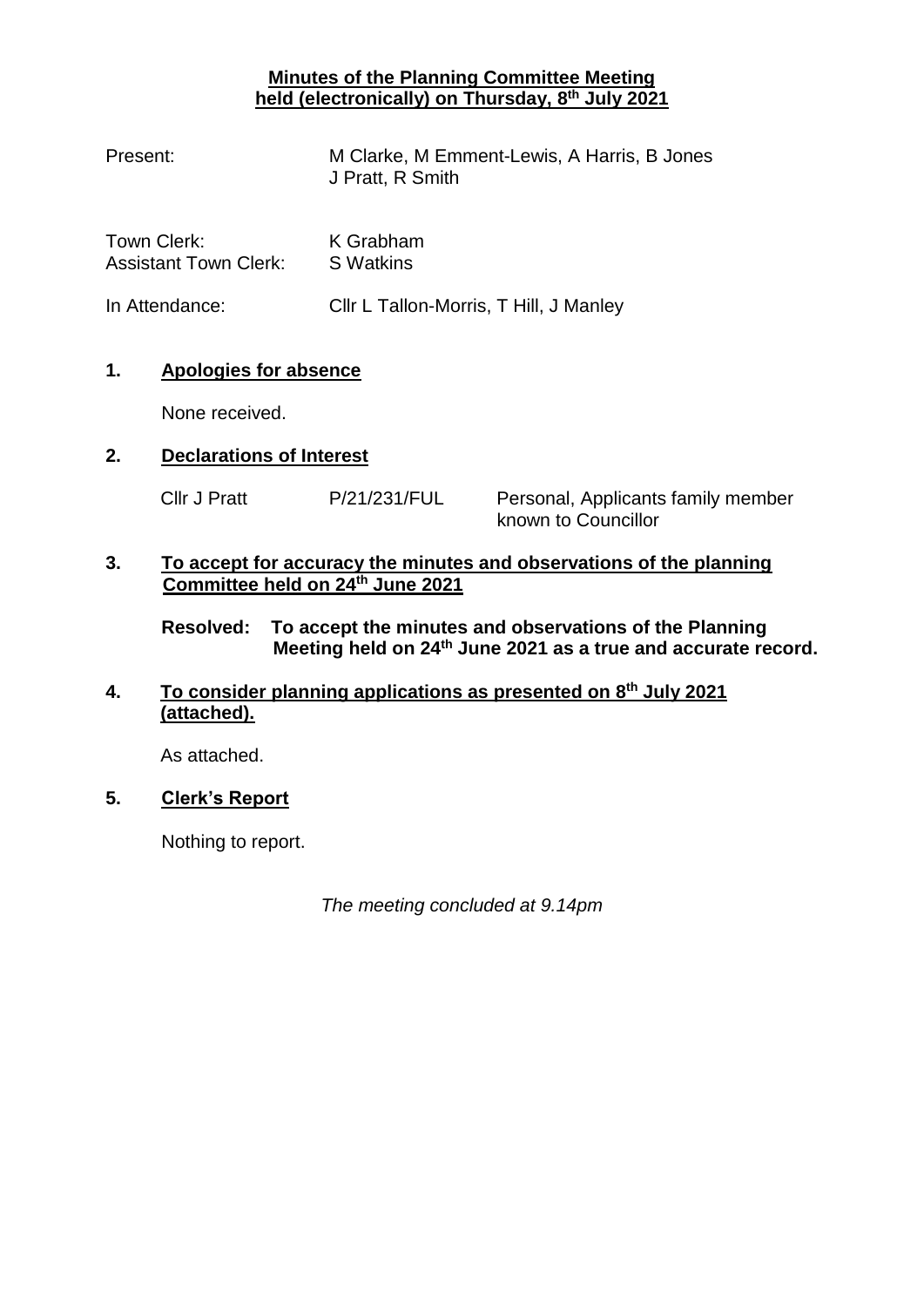

### PLANNING APPLICATIONS FOR CONSIDERATION BY THE PLANNING COMMITTEE (Electronically) 8 th July 2021

| <b>APPLICATION</b>                                                                                                                                                                                                                                                    | <b>COMMENTS</b>                                                                                                                                                                                                                                                                                         |
|-----------------------------------------------------------------------------------------------------------------------------------------------------------------------------------------------------------------------------------------------------------------------|---------------------------------------------------------------------------------------------------------------------------------------------------------------------------------------------------------------------------------------------------------------------------------------------------------|
| P/21/231/FUL                                                                                                                                                                                                                                                          | Cllr J Pratt declared an interest in this                                                                                                                                                                                                                                                               |
|                                                                                                                                                                                                                                                                       | application.                                                                                                                                                                                                                                                                                            |
| Mr M Khaliq                                                                                                                                                                                                                                                           |                                                                                                                                                                                                                                                                                                         |
| 8 Jubilee Gardens                                                                                                                                                                                                                                                     | <b>Observation:-</b>                                                                                                                                                                                                                                                                                    |
| Porthcawl                                                                                                                                                                                                                                                             |                                                                                                                                                                                                                                                                                                         |
| Demolition of existing garage/garden room and<br>construction of new garage/workshop/garden<br>building/utility with terrace to front; new access.                                                                                                                    | This proposed development sits within<br>the countryside and the use needs to be<br>restricted to those as set out in the<br>planning application only. Also, should<br>be added to the planning conditions that<br>the proposed development is not to be<br>used for business or residential purposes. |
| P/21/489/FUL                                                                                                                                                                                                                                                          |                                                                                                                                                                                                                                                                                                         |
| Mr P Owen<br>22 Spoonbill Close<br>Nottage<br>Porthcawl                                                                                                                                                                                                               | No objections                                                                                                                                                                                                                                                                                           |
| Retention of mono-pitched garage roof with PV panel                                                                                                                                                                                                                   |                                                                                                                                                                                                                                                                                                         |
| array.                                                                                                                                                                                                                                                                |                                                                                                                                                                                                                                                                                                         |
| P/21/498/FUL                                                                                                                                                                                                                                                          |                                                                                                                                                                                                                                                                                                         |
| Mrs S Fry<br>12 Heol y Goedwig<br>Porthcawl<br>Ramped access to joint access porch & front entrance                                                                                                                                                                   | No objections                                                                                                                                                                                                                                                                                           |
| doors to nos.11 & 12 Heol Y Goedwig.                                                                                                                                                                                                                                  |                                                                                                                                                                                                                                                                                                         |
| P/21/518/FUL                                                                                                                                                                                                                                                          |                                                                                                                                                                                                                                                                                                         |
| Jan Hurry<br>19A Lougher Gardens<br>Porthcawl                                                                                                                                                                                                                         | No objections                                                                                                                                                                                                                                                                                           |
| Remodelling of dwelling: remove front 2 storey bay<br>windows, conservatory, porch roof and main roof; reshape<br>roof to incorporate attic rooms/dormer; 3 storey front<br>extension; new side wall to porch with 1st floor extension<br>over; internal alterations. |                                                                                                                                                                                                                                                                                                         |